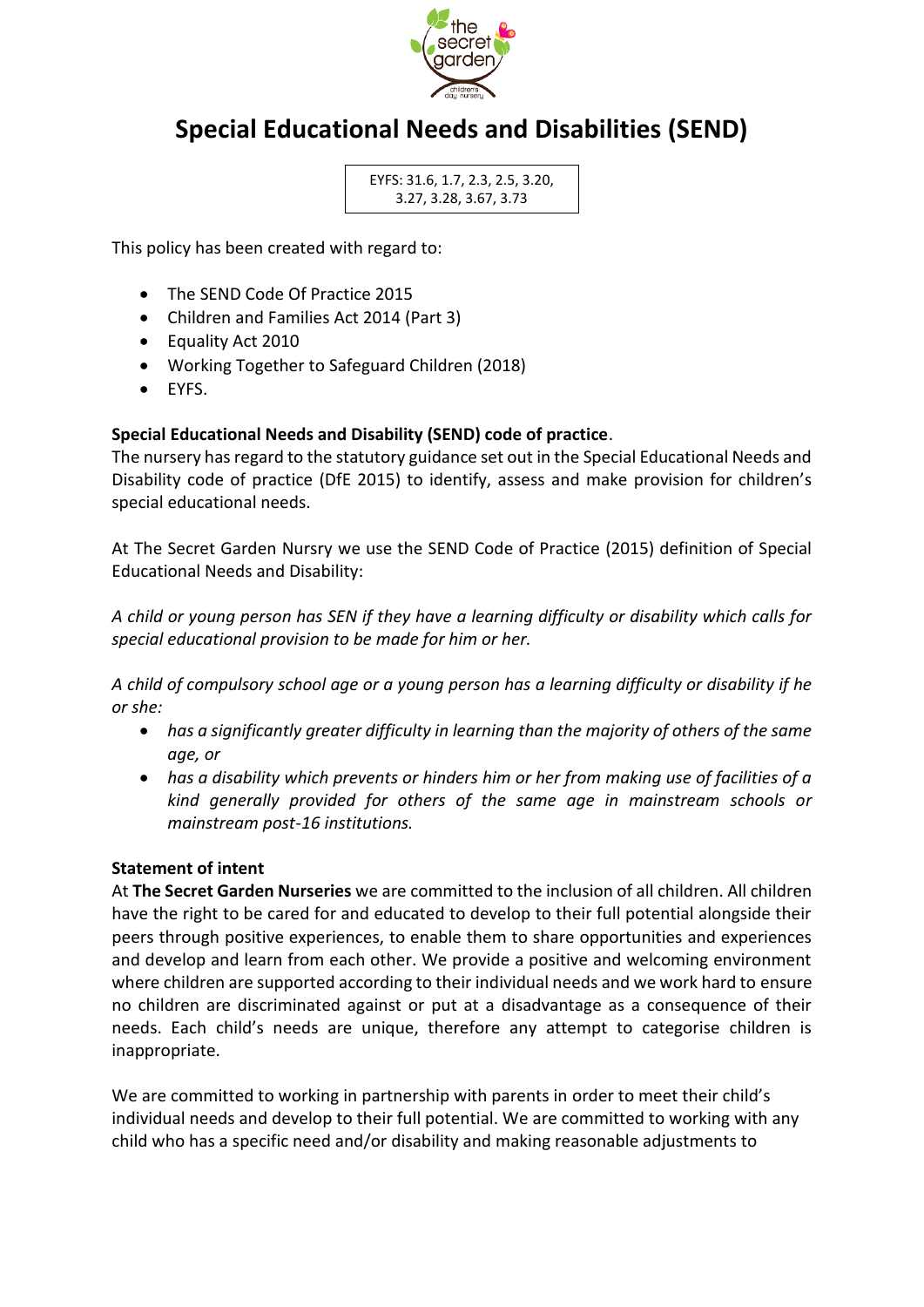

enable every child to make full use of the nursery's facilities. All children have a right to a broad and well-balanced early learning environment.

The nursery will undertake a Progress Check of all children at age two in accordance with the Code of Practice. The early years provider will also undertake an assessment at the end of the Early Years Foundation Stage (in the final term of the year in which a child turns five) to prepare an EYFS Profile of the child.

Where we believe a child may have additional needs that have previously been unacknowledged, we will work closely with the child's parents and any relevant professionals to establish if any additional action is required.

Where a child has additional needs, we feel it is paramount to find out as much as possible about those needs; any way that this may affect his/her early learning or care needs and any additional help he/she may need by:

- Liaising with the child's parents and, where appropriate, the child
- Liaising with any professional agencies
- Reading any reports that have been prepared
- Attending any review meetings with the local authority/professionals
- Observing each child's development and monitoring such observations regularly.

All children will be given a full settling in period when joining the nursery according to their individual needs.

We will:

- Recognise each child's individual needs and ensure all staff are aware of, and have regard for, the Special Educational Needs Code of Practice
- Ensure that all children are treated as individuals/equals and are supported to take part in every aspect of the nursery day according to their individual needs and abilities
- Include all children and their families in our provision
- Identify the specific needs of children with special educational needs and/or disabilities and meet those needs through a range of strategies
- Ensure that children who learn at an accelerated pace e.g. gifted and talented children are also supported
- Encourage children to value and respect others
- Provide well informed and suitably trained practitioners to help support parents and children with special educational difficulties and/or disabilities
- Develop and maintain a core team of staff who are experienced in the care of children with additional needs and identify a Special Educational Needs and Disabilities Coordinator (SENCO) who is experienced in the care and assessment of children with additional needs. Staff will be provided with specific training relating to SEND and the SEND Code of Practice
- Monitor and review our practice and provision and, if necessary, make adjustments, and seek specialist equipment and services if needed
- Challenge inappropriate attitudes and practices
- Promote positive images and role models during play experiences of those with additional needs wherever possible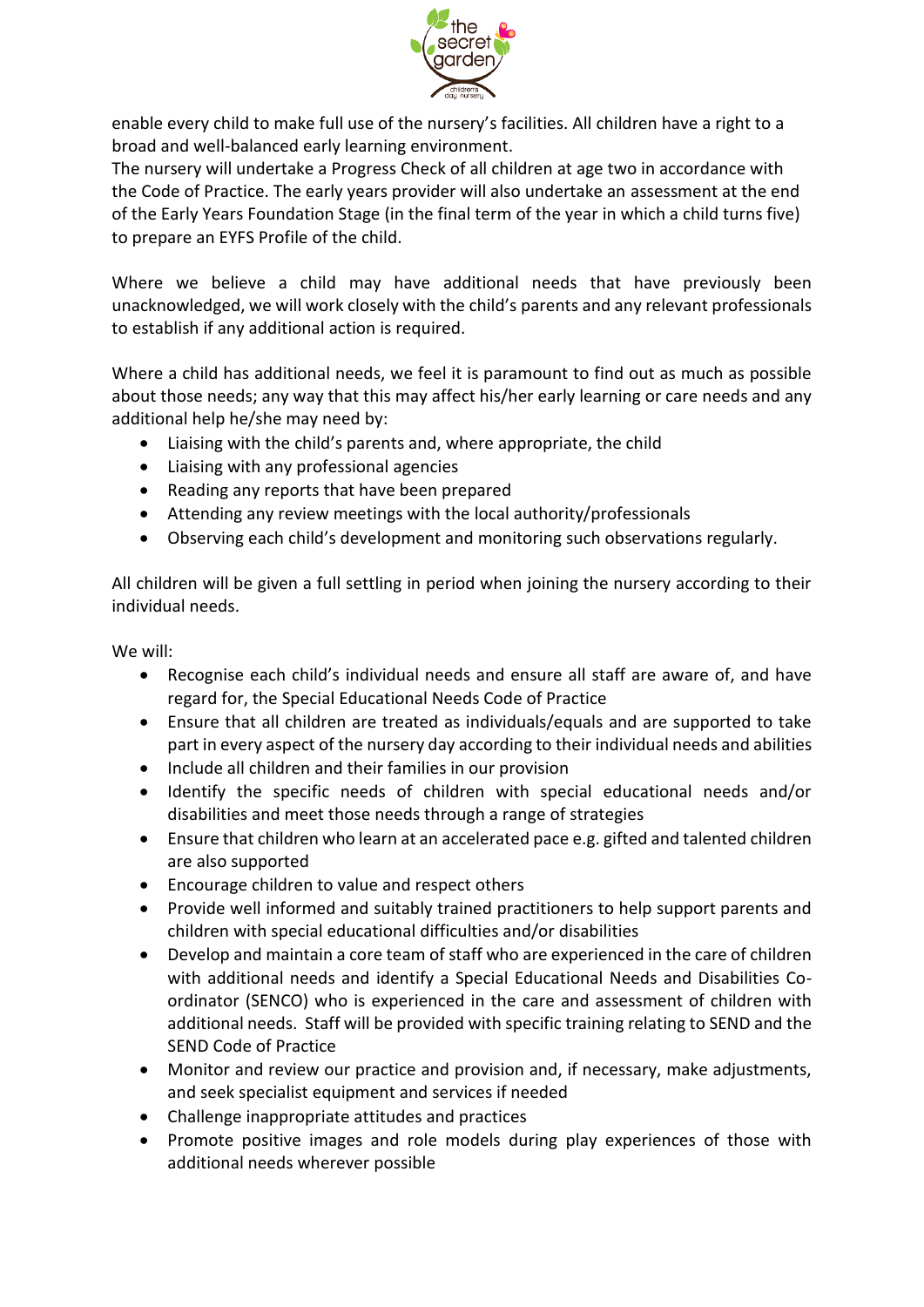

- Celebrate diversity in all aspects of play and learning.
- Work in partnership with parents and other agencies in order to meet individual children's needs, including the education, health and care authorities, and seek advice, support and training where required
- Share any statutory and other assessments made by the nursery with parents and support parents in seeking any help they or the child may need

Our nursery Special Education Needs and Disabilities Co-ordinator (SENCO) is **Amy Garbett,**  SENDCo Support is **Emma Pearse.** 

The role of the SENCO In our setting includes:

- ensuring all practitioners in the setting understand their responsibilities to children with SEN and the setting's approach to identifying and meeting SEN
- advising and supporting colleagues
- ensuring parents are closely involved throughout and that their insights inform action taken by the setting
- liaising with professionals or agencies beyond the setting
- taking the lead in implementing the graduated approach and supporting colleagues through each stage of the process.

We will:

- Designate a named member of staff to be the SENCO and share their name with parents
- Have high aspirations for all children and support them to achieve to their full potential
- Develop respectful partnerships with parents and families
- Ensure parents are involved at all stages of the assessment, planning, provision and review of their child's care and education and where possible include the thoughts and feelings voiced by the child
- Signpost parents and families to our Local Offer in order to access local support and services
- Undertake formal Progress Checks and Assessments of all children in accordance with the SEND Code of Practice January 2015
- Provide a statement showing how we provide for children with special educational needs and/or disabilities and share this with staff, parents and other professionals
- Ensure that the provision for children with SEN and/or disabilities is the responsibility of all members of staff in the nursery through training and professional discussions
- Set out in our inclusive admissions practice on how we meet equality of access and opportunity
- Make reasonable adjustments to our physical environment to ensure it is, as far as possible suitable for children and adults with disabilities using the facilities
- Provide a broad, balanced, aspirational early learning environment for all children with SEN and/or disabilities and differentiated activities to meet all individual needs and abilities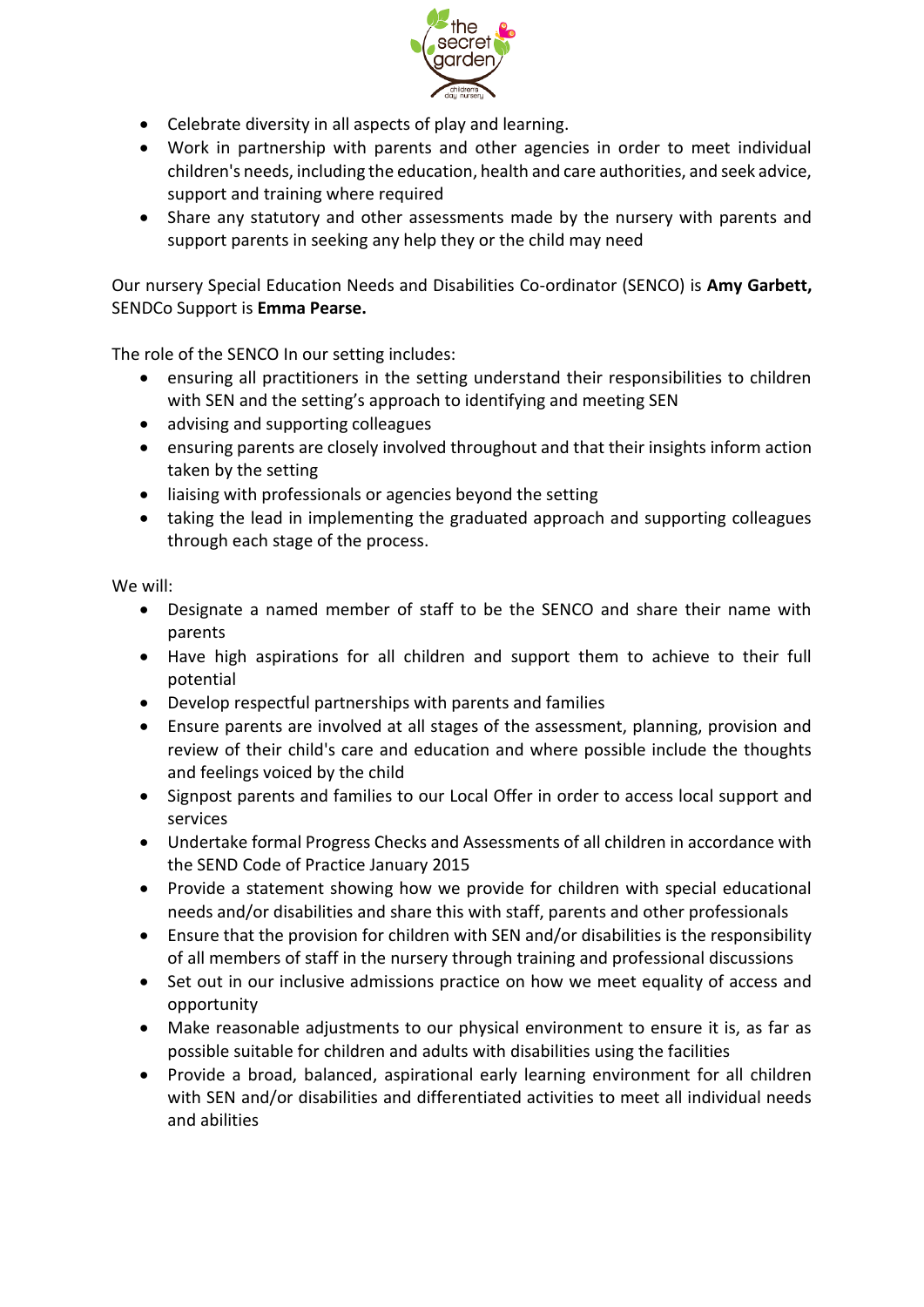

- Liaise with other professionals involved with children with special educational needs and/or disabilities and their families, including transition arrangements to other settings and schools. (See our transitions policy).
- Use the graduated response system to assess, plan, do and review to ensure early identification of any SEND
- Ensure that children with special educational needs and/or disabilities and their parents are consulted at all stages of the graduated response, taking into account their levels of ability
- Review children's progress and support plans every 6 weeks and work with parents to agree on further support plans
- Provide privacy of children with special educational needs and/or disabilities when intimate care is being provided
- Raise awareness of any specialism the setting has to offer, e.g. Makaton trained staff
- Ensure the effectiveness of our SEN/disability provision by collecting information from a range of sources e.g. additional support reviews, Education and Healthcare (EHC) plans, staff and management meetings, parental and external agencies' views, inspections and complaints. This information is collated, evaluated and reviewed annually
- Provide a complaints procedure and make available to all parents in a format that meets their needs e.g. Braille, audio, large print, additional languages
- Monitor and review our policy and procedures annually.

## **Effective assessment of the need for early help**

Local agencies should work together to put processes in place for the effective assessment of the needs of individual children who may benefit from early help services. Children and families may need support from a wide range of local agencies. Where a child and family would benefit from coordinated support from more than one agency (e.g. education, health, housing, police) there should be an inter-agency assessment. These early help assessments should identify what help the child and family require to prevent needs escalating to a point where intervention would be needed via a statutory assessment under the Children Act 1989.

The early help assessment should be undertaken by a lead professional who should provide support to the child and family, act as an advocate on their behalf and coordinate the delivery of support services. The lead professional role could be undertaken by a General Practitioner (GP), family support worker, teacher, health visitor and/or special educational needs coordinator. Decisions about who should be the lead professional should be taken on a case by case basis and should be informed by the child and their family.

For an early help assessment to be effective:

- The assessment should be undertaken with the agreement of the child and their parents or carers. It should involve the child and family as well as all the professionals who are working with them;
- A teacher, GP, health visitor, early years' worker or other professional should be able to discuss concerns they may have about a child and family with a social worker in the local authority. Local authority children's social care should set out the process for how this will happen; and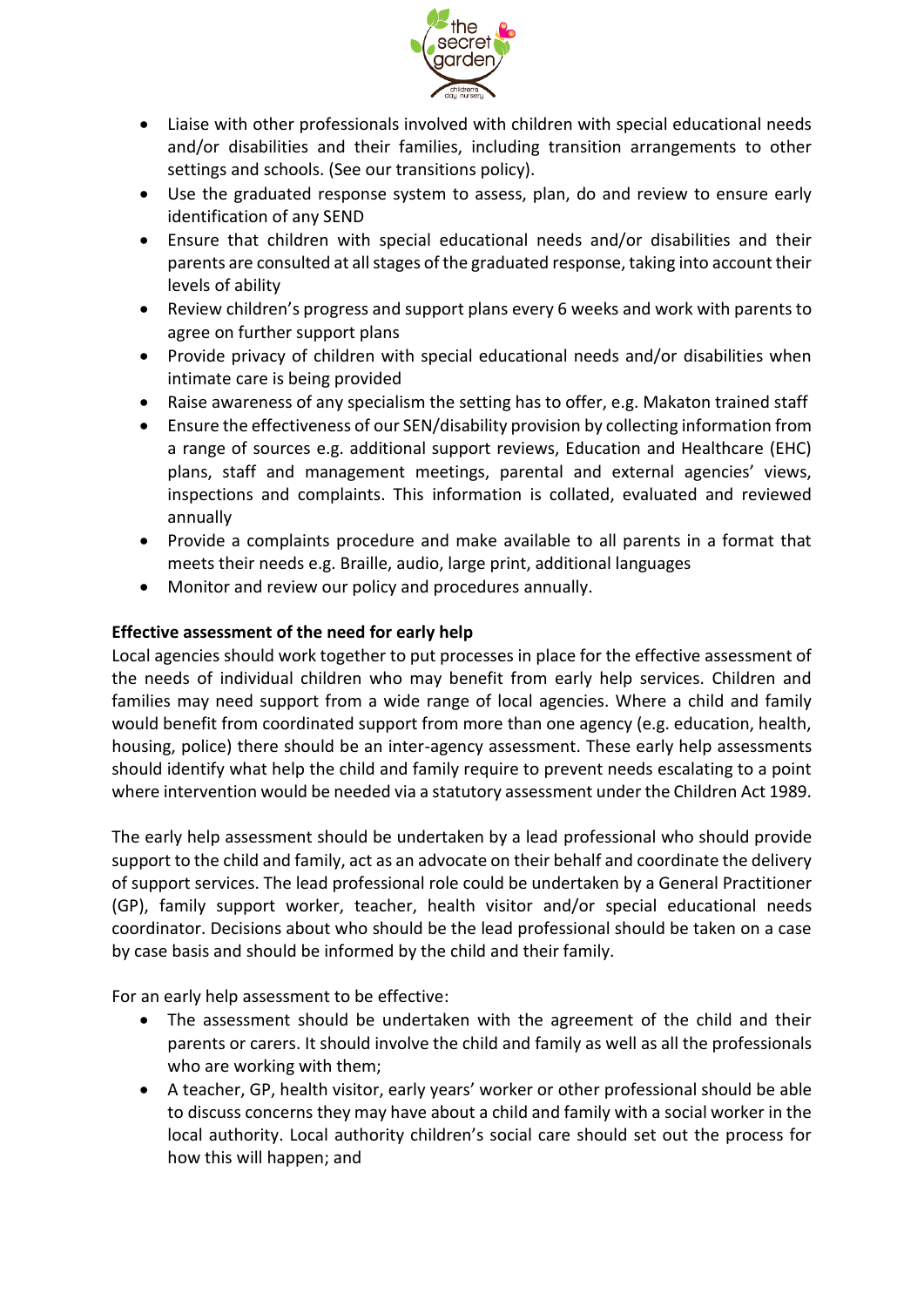

• If parents and/or the child do not consent to an early help assessment, then the lead professional should make a judgement as to whether, without help, the needs of the child will escalate. If so, a referral into local authority children's social care may be necessary.

If at any time it is considered that the child may be a child in need as defined in the Children Act 1989, or that the child has suffered significant harm, or is likely to do so, a referral should be made immediately to local authority children's social care. This referral can be made by any professional. *Working together to safeguard children 2018.*

## **Graduated Approach**

We follow the SEND Code of Practice (2015) recommendation that, in addition to the formal checks above, nurseries should adopt a graduated approach to assessment and planning, led and coordinated by a SENCO. Good practice of working together with parents, and the observation and monitoring of children's individual progress, will help identify any child with special educational needs or disability. This graduated approach will be led and coordinated by the SENCO and appropriate records will be kept according to the Code of Practice.

#### **Assess**

In identifying a child as needing SEN support, the key person, working with the SENCO and the child's parents, will carry out an analysis of the child's needs. This initial assessment will be reviewed regularly to ensure that support is matched to need. Where there is little or no improvement in the child's progress, more specialist assessment may be called for from specialist teachers or from health, social services or other agencies beyond the setting. Where professionals are not already working with the setting, the SENCO will contact them, with the parents' agreement.

#### **Plan**

Where it is decided to provide SEN support, and having formally notified the parents, the key person and the SENCO, in consultation with the parent, will agree the outcomes they are seeking, the interventions and support to be put in place, the expected impact on progress, development or behaviour, and a clear date for review. Plans will take into account the views of the child.

The support and intervention provided will be selected to meet the outcomes identified for the child, based on reliable evidence of effectiveness, and provided by practitioners with relevant skills and knowledge. Any related staff development needs should be identified and addressed. Parents will be involved in planning support and, where appropriate, in reinforcing the provision or contributing to progress at home.

#### **Do**

The child's key person will be responsible for working with the child on a daily basis. With support from the SENCO, they will oversee the implementation of the intervention agreed as part of SEN support. The SENCO will support the key person in assessing the child's response to the action taken, in problem solving and advising on the effective implementation of support.